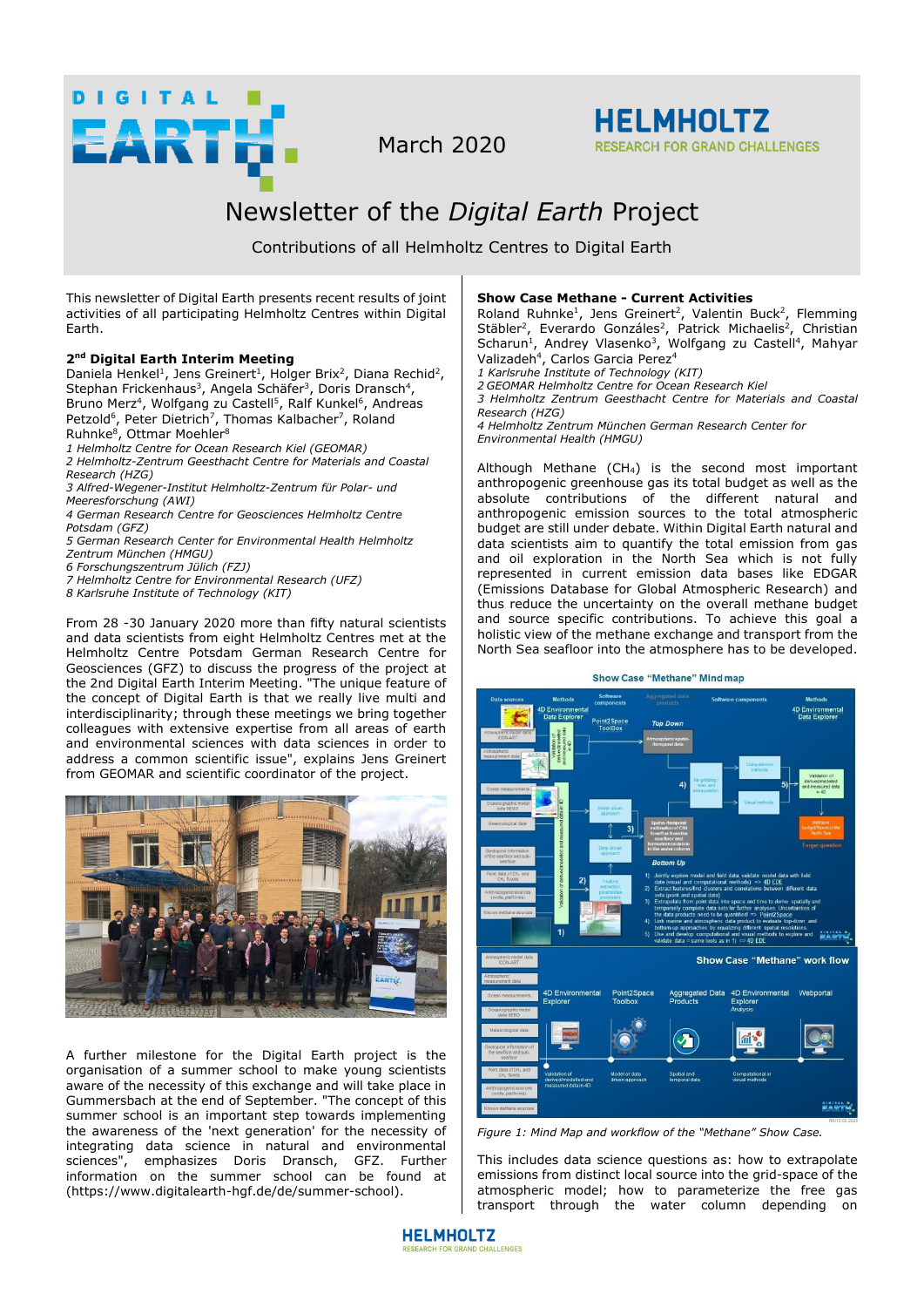environmental conditions as tides, seasonal variations in temperature; how to link the impact of wind and storm events at the sea surface to the gas exchange between sea and atmosphere. Comparisons between top-down and bottom-up budget estimates will be used to explore which parameters have the greatest impact for adjusting bottom-up estimates to the top-down budget. The work flow and the goal of the show case are shown in Figure 1.

In the first year of Digital Earth the natural scientists have compiled their data for the reference year 2018 and have made them available to the Digital Earth public. Due to the size of the data the data have not been transferred to one center; marine cruise data (ocean and atmospheric) can be retrieved from a cloud server at GEOMAR, GCOAST35-NEMO model data of the North Sea are stored at DKRZ and atmospheric simulation results of the ICON-ART model are stored at KIT with giving access to members from Helmholtz centers by using the Helmholtz Data Federation Authentication and Authorization Infrastructure (HDF-AAI). In addition, data visualization tools like the 4D Data Viewer of GEOMAR and scripts for ParaView have been developed to display point measurement and gridded model data within the ocean and atmosphere at the same time and their variability over time.

A show case methane workshop at KIT in April 2020 will be used to connect the knowledge of methane emissions and transport pathways in different compartments with temporal and spatial changes to achieve the overall goal of this show case to link bottom-up and top-down fluxes.



*Figure 2: A view on the North Sea with sea surface temperature semitransparent on top of the ETOPO2 elevation data set and colour coded methane concentrations extracted from the PANGAEA data base.* 

### **Show Case FLOOD - Current Activities**

Stefan Lüdtke<sup>1</sup>, Daniel Eggert<sup>1</sup>, Daniela Raabe<sup>1</sup>, Bruno Merz<sup>1</sup>, Doris Dransch<sup>1</sup>, Viktoria Wichert<sup>2</sup>, Philipp Fischer<sup>2</sup>, Peter Dietrich<sup>3</sup>, Erik Nixdord<sup>3</sup>, Christin Nam<sup>4</sup>, Laurens Bouwer<sup>4</sup> *1 German Research Centre for Geosciences Helmholtz Centre Potsdam (GFZ)*

*2 Helmholtz Zentrum Geesthacht Centre for Materials and Coastal Research (HZG)*

*3 Helmholtz Centre for Environmental Research (UFZ)*

*4 Climate Service Center Germany (GERICS)* 

River floods and associated adverse consequences are caused by complex interactions of hydro-meteorological and socioeconomic preconditions and event characteristics. Floods, as exceptional events at different spatio-temporal scales, often reveal an unexpected system behaviour and offer unique opportunities to gain system insights across multiple compartments and to improve existing methods and models. On the other hand, increasing flood losses indicate the immediate need of science-based facts to support flood risk management as well as disaster relief and recovery.

Within the Show Case Flood, we address these research questions with different workflows that approach challenges like the determination of a suitable location and time of sensors for even driven monitoring, the quantification of nutrients and pollutants contributing to the coastal system by a flood event or the comparison and analysis of large model ensembles.

As an example, Figure 3 shows a WEB-interface to analyse the change of precipitation days per year with respect to a baseline and a set of climate model predictions based on three different RCPs for a user defined region of interest. Similar WEB-interfaces are developed for all workflows in the Show Case Flood. All follow the same guidelines in terms of data provision and access and the included software libraries. This ensures that the different components are compatible with other workflows and thus reusable- a key feature to enable the linkage between the single workflows and the creation of a cross compartment system understanding within the Show Case Flood.



*Figure 3: Web application to explore the results of climate model projections in comparison to a baseline for a user defined region of interest.* 

During the 2nd Digital Earth Interim Meeting last January, the participants of the contributing centres started and made the first steps to join the single workflows in order enable a holistic view and a cross compartment system understanding. There are multiple possible intersections between the different workflows. The methods, tools and infrastructure developed might be directly transferred to other workflows and research questions. For example: An optimal sensor deployment for hydrological monitoring, currently developed for the Weißeritz catchment in the Ore mountains in Germany, is likewise as useful to plan measurement campaigns in the North Sea to detect nutrients and pollutants. These connections between the current workflows and their associated research questions will be further investigated and established during the next months. Especially the contributions of the Bridging PostDocs, that provide a link between two different Helmholtz-Centers, will unlock huge potential and provide the basis for fruitful discussions.

#### **Discussing a data-driven Monitoring for Digital Earth**  Robert Wagner<sup>1</sup> & Tobias Goblirsch<sup>2</sup>

*1 Helmholtz Zentrum Geesthacht Centre for Materials and Coastal Research (HZG)*

*2 Helmholtz Centre for Environmental Research (UFZ)* 

Due to technological limitations, current methods have so far failed to allow a holistic assessment of varying, large-scale environmental phenomena in an appropriate manner. One reason is the lack of suitable interfaces between data collection, analysis and modelling of complex system interrelationships, while the corresponding scientific disciplines have developed further apart. Another reason can